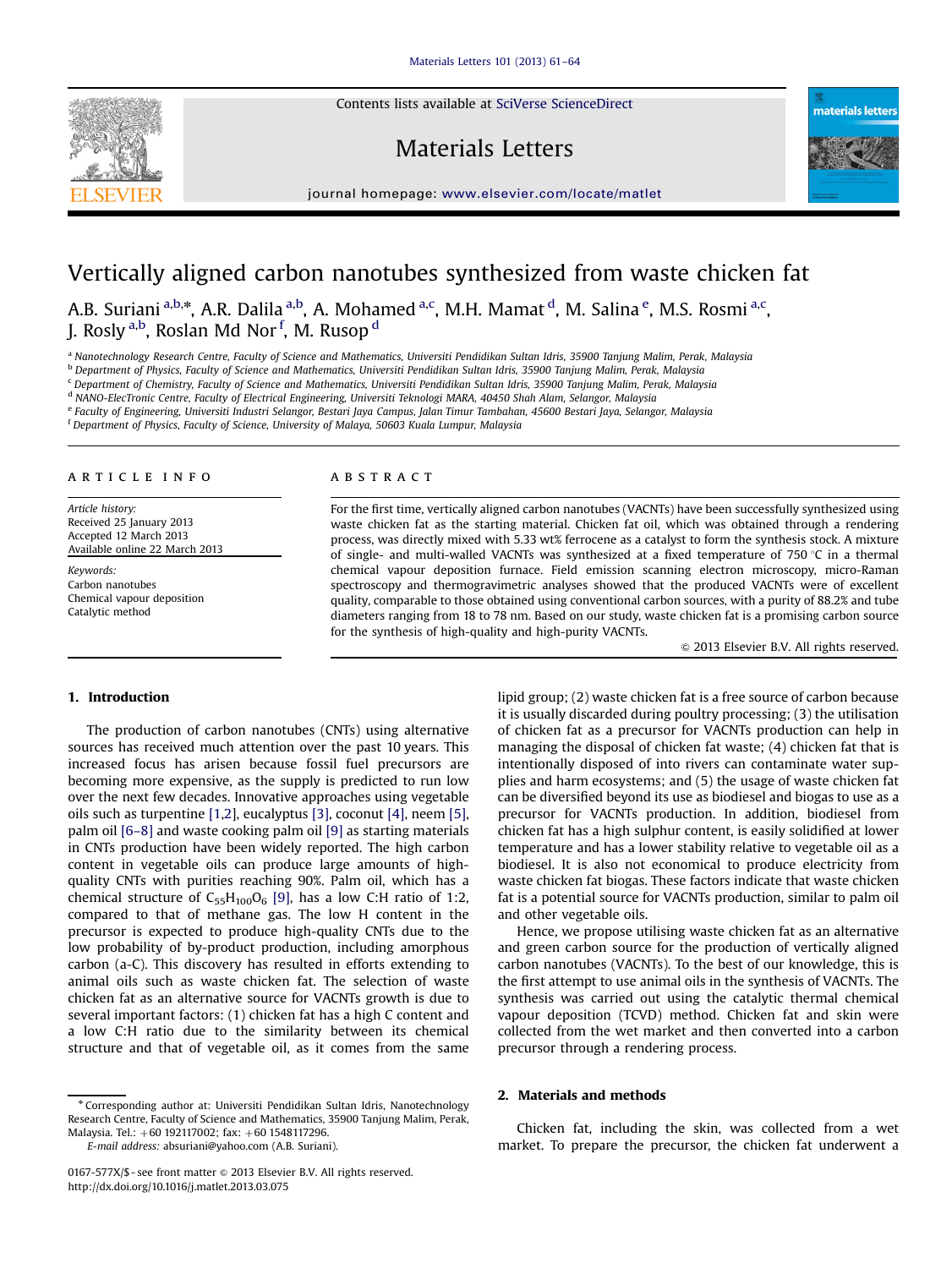rendering process. In this process, the fat was heated to 200 $\degree$ C to convert the fat into an oily liquid. The oil was then filtered to separate it from the solid fat and the charred remnants of the chicken skin. Ferrocene was used as a catalyst and mixed directly with the oil at 5.33 wt%. The oil–catalyst mixture was stirred thoroughly for 30 min, and 6 ml of the mixture was then introduced into the precursor furnace of a TCVD system. The substrate was a mirror-polished p-type (100) silicon (Si) wafer  $1 \times 1$  cm<sup>2</sup> in size which was ultrasonically cleaned in acetone. The oxide layer was etched from the wafer using a diluted solution of HF before rinsing in DI water. Next, it was air dried and then placed at the centre of the synthesis furnace which was set at  $750\textdegree C$  (deposition temperature). The precursor furnace was set to 470  $\degree$ C according to the vapourisation temperature of chicken fat, which was initially determined using thermogravimetric analysis (TGA; Fig. 1(a)). The experiment was carried out for 60 min under an Ar atmosphere. The product deposited on Si substrates was collected and analysed by field emission scanning electron microscopy (FESEM-Hitachi SU8020), high-resolution transmission electron microscopy (HRTEM-JEOL JEM 2100), micro-Raman spectroscopy (Renishaw InVia microRaman System) and TGA (Perkin-Elmer Pyris 1).

#### 3. Results and discussion

Fig. 1(b)–(d) shows FESEM images of the VACNTs obtained from the thermal catalytic decomposition of waste chicken fat. VACNTs 35  $\mu$ m in length were measured, as shown in Fig. 1(b), representing an approximate growth rate of 0.58  $\mu$ m min<sup>-1</sup>. The FESEM images also show that the VACNTs arrays were fairly clean, except for the presence of a few small CNTs observed at several places, which attached to the surfaces of some VACNTs. The produced VACNTs had diameters ranging from 18 to 78 nm. This observation was supported by HRTEM images (Fig. 1(e)), wherein the observed outer diameter was 18 nm, including an inner layer of 4 nm and consisting of approximately 18 layers.

Micro-Raman spectroscopy was used to determine the crystallinity of the samples. The Raman analysis displayed in [Fig. 2\(](#page-2-0)a) shows two typical peaks at 1577.3 cm<sup>-1</sup> for the G peak and 1346.3 cm<sup>-1</sup> for the D peak. The ratio of the intensity of these peaks,  $I_D/I_C$ , was found to be 0.63, indicating a reasonable crystalline quality. The radial breathing mode (RBM) peaks, indicating the presence of single-walled CNTs (SWCNTs) in the sample, appeared in the range of  $200-400$  cm<sup>-1</sup>, as shown in Fig.  $2(b)$ . The tube diameters,  $d$ , of the SWCNTs can be



Fig. 1. (a) TGA and DTGA curves for chicken fat oil. (b)-(d) FESEM images of VACNTs grown from waste chicken fat on a Si substrate with increasing magnification. (e) HRTEM image of multi-walled CNTs.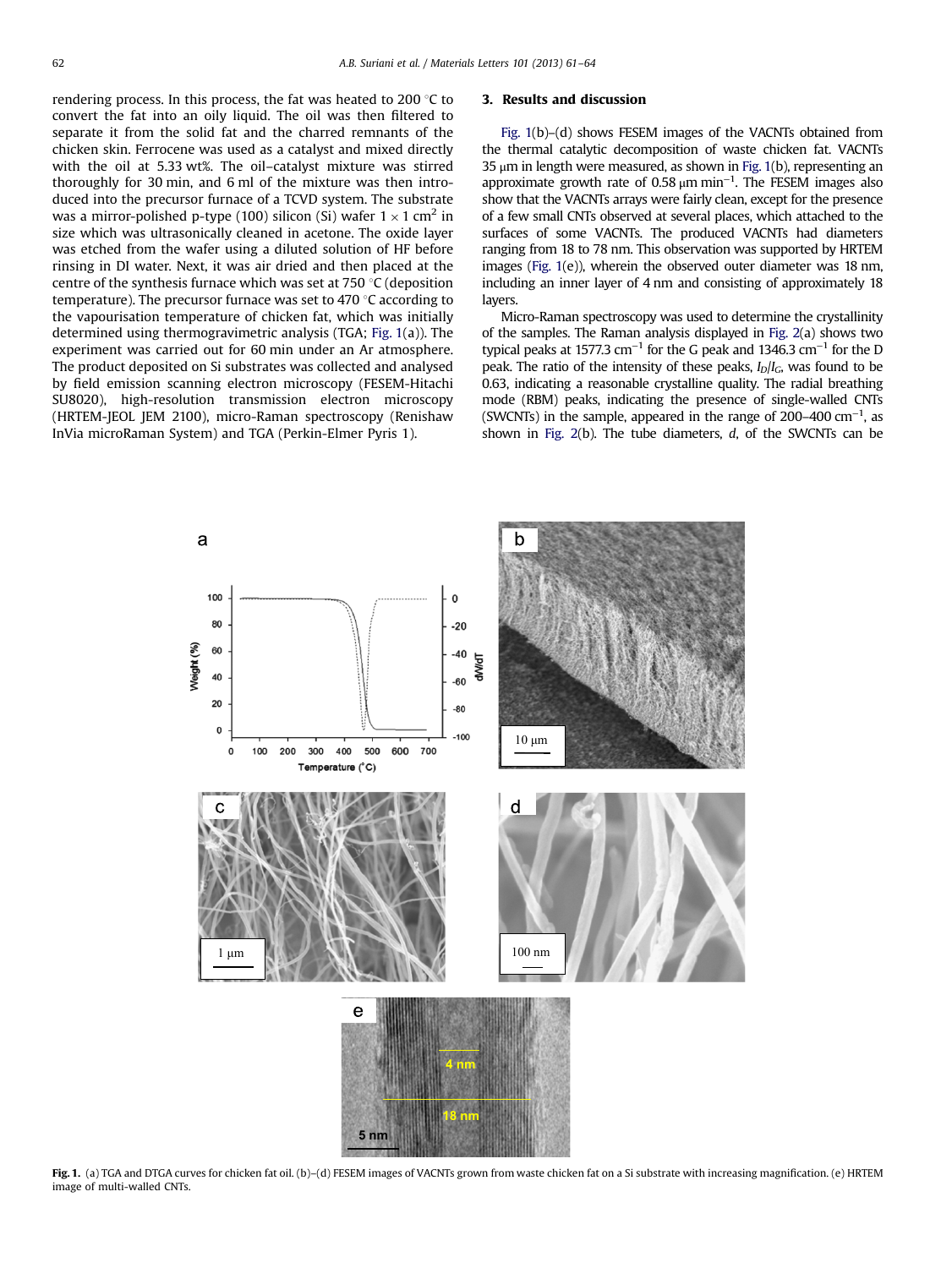<span id="page-2-0"></span>

Fig. 2. (a) Micro-Raman spectrum showing the RBM modes and the D and G lines of the VACNTs, (b) a close-up image of the micro-Raman spectrum showing the RBM modes of SWCNTs, and (c) TGA and DTGA curves of VACNTs grown with waste chicken fat.

calculated from the RBM peak frequency,  $\omega$ , where  $d = 248 \, (\text{cm}^{-1})/\omega$ (cm−<sup>1</sup> ) [\[10\].](#page-3-0) In this sample, the RBM peaks appeared at 215 and 279 cm<sup>-1</sup>, corresponding to SWCNTs diameters of 1.2 and 0.9 nm for the outer and inner diameters, respectively.

Fig. 2(c) shows a TGA and DTGA graph for the as-grown VACNTs. An initial weight loss of 0.3% was detected at a temperature of 110–250  $\degree$ C. This loss was due to the decomposition of hydrocarbon impurities. The burning that occurred from 250 to 550  $\degree$ C was mainly due to the presence of a-C in the VACNTs [\[11\]](#page-3-0). The a-C constituted approximately 1.3% of the total weight, indicating a minimal a-C content in the produced VACNTs. The significant weight loss indicates burning of the VACNTs, which ocurred from  $642$  to  $880$  °C. It should be noted that 10.6% of the sample weight remained after performing TGA up to 880 $\degree$ C. This result was mainly due to the presence of Fe and other non-volatile constituents found in the VACNTs. From the TGA analysis, the purity of the produced VACNTs was found to be approximately 88.2%, and the sample can therefore be considered to be of high-quality.

The conventional CNTs growth mechanism was used to investigate the synthesis process of the VACNTs produced from waste chicken fat. Heating the precursor furnace to 470  $\degree$ C resulted in insitu Fe catalyst deposition in the synthesis region, which was set to 750  $\degree$ C. At this temperature, chicken oil molecules instantaneously decomposed into lighter hydrocarbon precursors before catalytically decomposing on the Fe surface, leaving only the carbon atoms required for VACNTs growth along with the release of hydrogen and oxygen atoms. The hydrogen and oxygen atoms may form OH radicals that can act as a strong etchant to suppress the supersaturation of C–H molecules at the growing edge:

$$
OH^{\bullet} + CH \rightarrow C + H_2O \tag{1}
$$

Accordingly, the quality of the VACNTs was improved with minimal a-C content with the presence of oxygen in the waste chicken fat precursor. The presence of water vapours was observed within the tube furnace, which is consistent with the proposed equation. Due to the Fe catalyst that initially settled onto the Si substrate, it is believed that the initial growth of the VACNTs was established via a bottom growth mechanism.

# 4. Conclusion

Good crystallinity  $(I_D/I_G$  ratio of 0.63) and high-purity (88.2%) VACNTs with minimal a-C content were successfully synthesized from waste chicken fat. The obtained VACNTs were a mixture of single- and multi-walled CNTs. Waste chicken fat is a free and green carbon source alternative to the conventionally available fossil fuel precursor. The production of VACNTs from waste chicken fat involves a very simple method that can be easily scaled up for mass production. This project offers a solution to the chicken fat environmental pollution of ecosystems and represents a new application of chicken fat in the field of nanotechnology. If the control parameters are carefully chosen, it may be possible to produce VACNTs with excellent crystallinity and high purity at industrial volumes. Hence, waste chicken fat is a promising new carbon precursor source for next-generation VACNTs production.

#### Acknowledgements

The authors are grateful to the Malaysia Toray Science Foundation (MTSF; Grant code: 2010-0074-102-11), Fundamental Research Grant Scheme (FRGS; Grant code: 2010-0064-102-02), Research Acculturation Collaborative Effort (RACE; Grant code: 2012-0147-102-62), University Research Grant (GPU-UPSI; Grant code: 2012-0101-102-01), and Department of Physics, Universiti Pendidikan Sultan Idris, for financial and facilities support of this work.

# References

- [1] Afre RA, Soga T, Jimbo T, Kumar M, Ando Y, Sharon M, et al. Carbon nanotubes by spray pyrolysis of turpentine oil at different temperatures and their studies. Microporous Mesoporous Mater 2006;96:184–90.
- [2] Ghosh P, Soga T, Afre RA, Jimbo T. Simplified synthesis of single-walled carbon nanotubes from a botanical hydrocarbon: turpentine oil. J Alloys Compd 2008;462(289):93.
- [3] Ghosh P, Soga T, Afre RA, Jimbo T. A simple method of producing singlewalled carbon nanotubes from a natural precursor: eucalyptus oil. Mater Lett 2007;61:3768–70.
- [4] Paul S, Samdarshi SK. A green precursor for carbon nanotube synthesis. New Carbon Mater 2011;26:85–8.
- [5] Kumar R, Tiwari RS, Srivastava ON. Scalable synthesis of aligned carbon nanotubes bundles using green natural precursor: neem oil. Nanoscale Res Lett 2011;6:92.